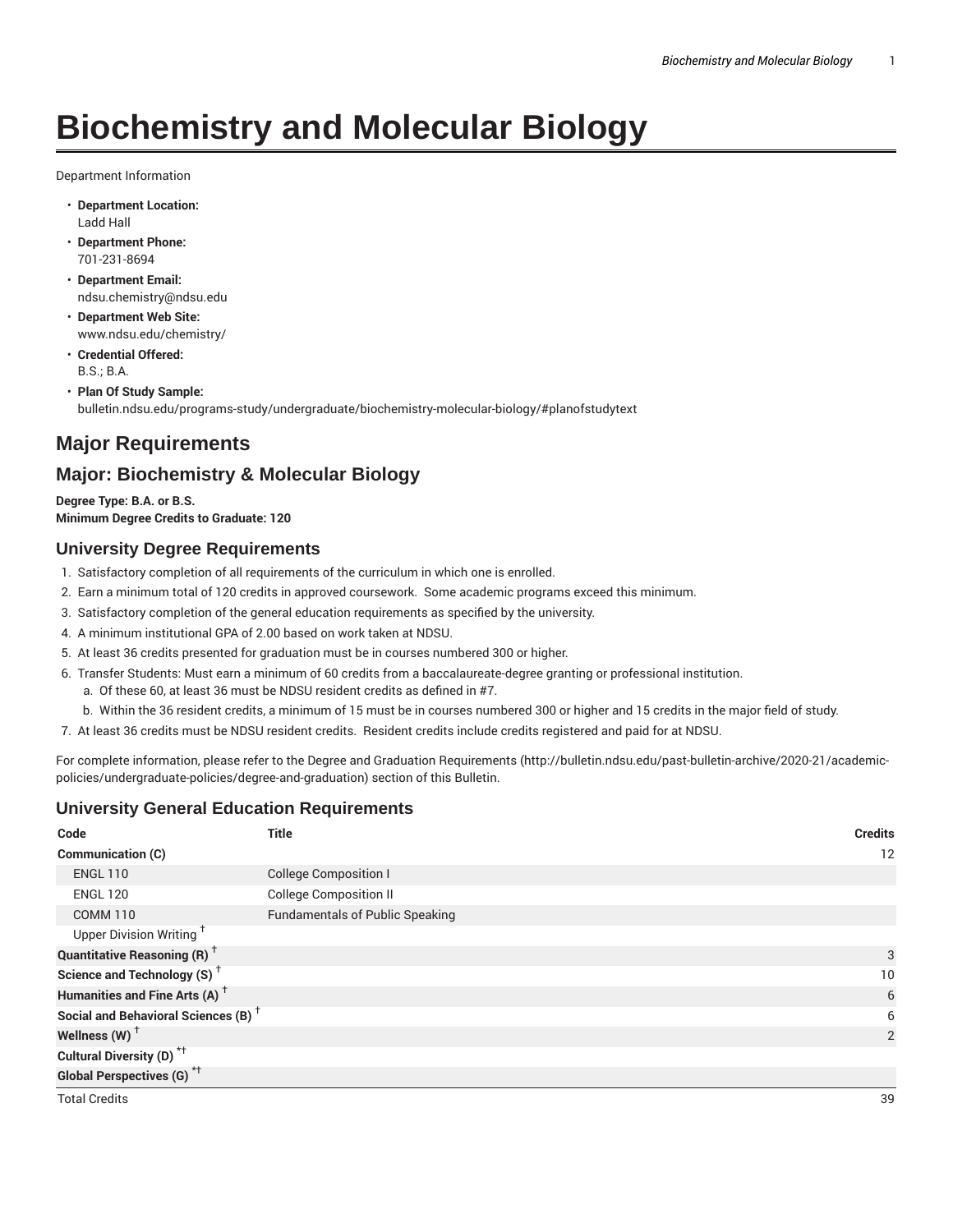- \* May be satisfied by completing courses in another General Education category.
- † General education courses may be used to satisfy requirements for both general education and the major, minor, and program emphases, where applicable. Students should carefully review major requirements to determine if specific courses can also satisfy these general education categories.
- A list of university approved general education courses and administrative policies are available here (http://bulletin.ndsu.edu/past-bulletinarchive/2020-21/academic-policies/undergraduate-policies/general-education/#genedcoursestext).

## **College Requirements**

| Code | Title<br>___ | .<br><b>Credits</b><br>. |
|------|--------------|--------------------------|
|------|--------------|--------------------------|

6

Bachelor of Arts (BA) Degree - An additional 12 credits Humanities and Social Sciences and proficiency at the second year level in a modern **foreign language.** \* 12

**Bachelor of Science (BS) Degree – An additional 6 credits in Humanities or Social Sciences** \*

\* Humanities and Social Sciences may be fulfilled by any course having the following prefix: ADHM, ANTH, ARCH, ART, CJ, CLAS, COMM, ECON, ENGL, FREN, GEOG, GERM, HDFS, HIST, LA, LANG, MUSC, PHIL, POLS, PSYC, RELS, SOC, SPAN, THEA, WGS, or any course from the approved list of general education courses in humanities and social sciences (general education categories A and B). These credits must come from outside the department of the student's major.

# **Major Requirements**

| Code                                                | <b>Title</b>                                                                    | <b>Credits</b>            |
|-----------------------------------------------------|---------------------------------------------------------------------------------|---------------------------|
| <b>Biochem &amp; Molecular Biology Requirements</b> |                                                                                 |                           |
| <b>BIOC 460</b>                                     | Foundations of Biochemistry and Molecular Biology I                             | 3                         |
| <b>BIOC 460L</b>                                    | Foundations of Biochemistry I Laboratory                                        | 1                         |
| <b>BIOC 461</b>                                     | Foundations of Biochemistry and Molecular Biology II                            | $\ensuremath{\mathsf{3}}$ |
| <b>BIOC 473</b>                                     | <b>Methods of Biochemical Research</b>                                          | 3                         |
| <b>BIOC 474</b>                                     | Methods of Recombinant DNA Technology                                           | 3                         |
| <b>BIOC 483</b>                                     | Cellular Signal Transduction Processes and Metabolic Regulations                | 3                         |
| <b>BIOC 487</b>                                     | Molecular Biology of Gene Expression                                            | 3                         |
| <b>BIOL 150</b><br>& 150L                           | General Biology I<br>and General Biology I Laboratory                           | 4                         |
| Select one of the following:                        |                                                                                 | 4                         |
| <b>CHEM 121</b><br>& 121L                           | General Chemistry I<br>and General Chemistry I Laboratory                       |                           |
| <b>CHEM 150</b><br>& CHEM 160                       | Principles of Chemistry I<br>and Principles of Chemistry Laboratory I           |                           |
| Select one of the following:                        |                                                                                 | 4                         |
| <b>CHEM 122</b><br>& 122L                           | <b>General Chemistry II</b><br>and General Chemistry II Laboratory              |                           |
| <b>CHEM 151</b><br>& CHEM 161                       | Principles of Chemistry II<br>and Principles of Chemistry Laboratory II         |                           |
| <b>CHEM 341</b>                                     | Organic Chemistry I                                                             | 3                         |
| <b>CHEM 342</b>                                     | Organic Chemistry II                                                            | 3                         |
| <b>CHEM 353</b>                                     | Majors Organic Chemistry Laboratory I                                           | $\mathbf{1}$              |
| <b>CHEM 354</b>                                     | Majors Organic Chemistry Laboratory II                                          | $\overline{2}$            |
| <b>CHEM 465</b>                                     | Survey of Physical Chemistry                                                    | $\overline{4}$            |
| <b>CHEM 380</b>                                     | Chemistry Junior Seminar                                                        | 1                         |
| <b>CHEM 431</b>                                     | <b>Analytical Chemistry I</b>                                                   | 3                         |
| <b>CHEM 491</b>                                     | Seminar                                                                         | $\overline{2}$            |
| <b>ENGL 321</b>                                     | Writing in the Technical Professions (May satisfy general education category C) | 3                         |
| or ENGL 324                                         | Writing in the Sciences                                                         |                           |
| <b>MATH 165</b>                                     | Calculus I (May satisfy general education category R)                           | 4                         |
| <b>MATH 166</b>                                     | Calculus II                                                                     | 4                         |
| <b>MICR 350</b><br>&350L                            | <b>General Microbiology</b><br>and General Microbiology Lab                     | 5                         |